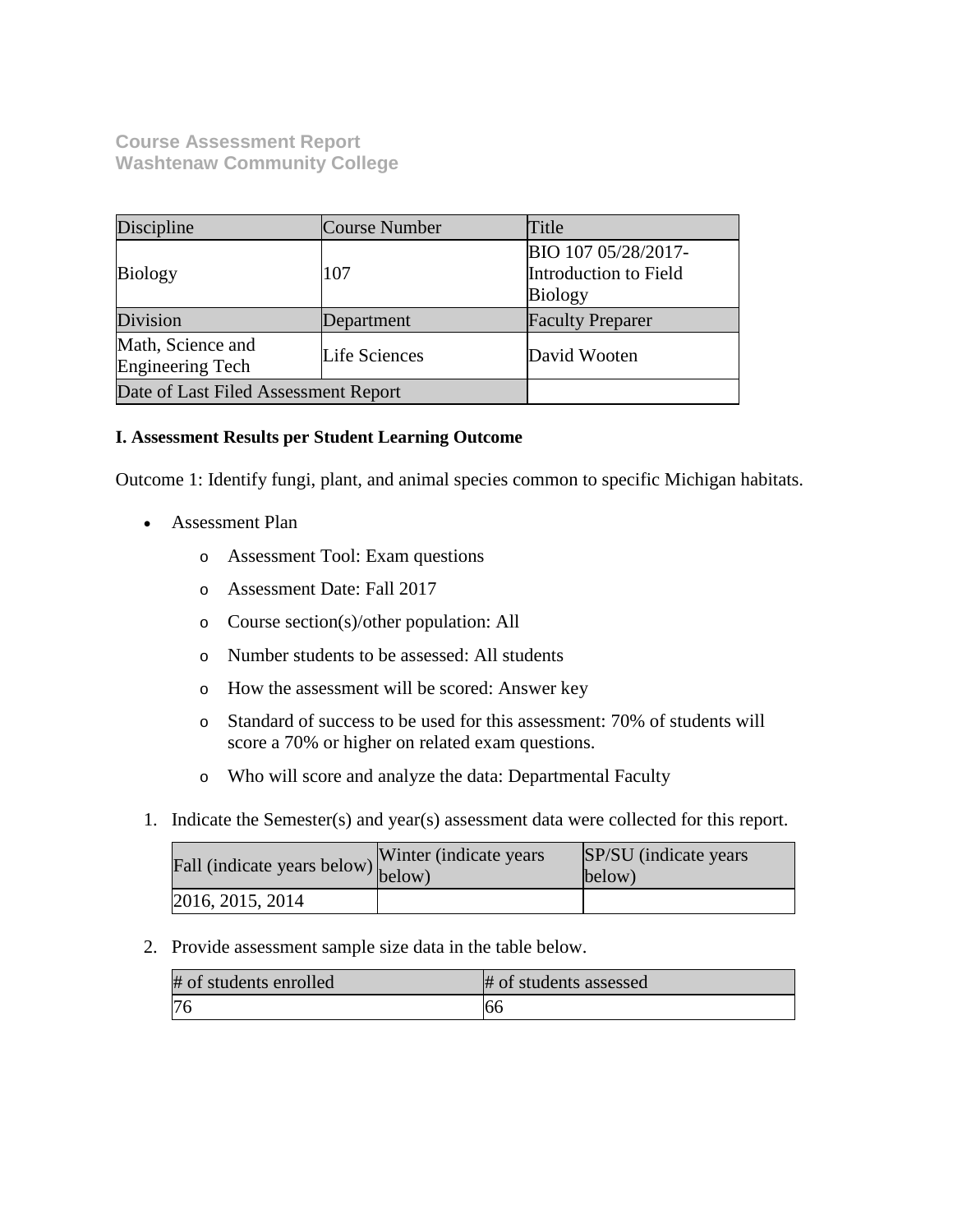3. If the number of students assessed differs from the number of students enrolled, please explain why all enrolled students were not assessed, e.g. absence, withdrawal, or did not complete activity.

Out of the 76 students enrolled between the three sections assessed, 66 students completed all three assignments used in the three outcomes. Students were dropped from the sampling if they had completed one exam, but not the other or had completed the exams but not done the journal entries for outcome #3. This was only ten students (many of whom did not finish the course, i.e. took one exam and dropped) and allowed me to get a better cross-section of the efficacy of the course for those students who attended and completed all of the course requirements.

4. Describe how students from all populations (day students on campus, DL, MM, evening, extension center sites, etc.) were included in the assessment based on your selection criteria.

This course is only taught in the fall semester and only one face-to-face section if offered. Therefore, all students from all sections in all years (2014-2016) were assessed.

5. Describe the process used to assess this outcome. Include a brief description of this tool and how it was scored.

The exam used to assess outcome #1 is a mid-term exam consisting of identification questions and short-answer. All short-answer questions have some component of identification. There are 50 questions total and a possible score of 50 pts. Exams are graded by instructor and inputted into Bb. Bb data from all three years was compiled into an Excel spreadsheet and calculated accordingly. All grades from all students assessed from all 3 sections were pooled as one large data set.

6. Briefly describe assessment results based on data collected for this outcome and tool during the course assessment. Discuss the extent to which students achieved this learning outcome and indicate whether the standard of success was met for this outcome and tool.

## Met Standard of Success: Yes

For outcome #1, 49 out of 66 students scored a 70% or higher on the exam, giving a total of 74.2% scoring higher than a 70%. The standard of success calls for 70% of students scoring a 70% or higher, thus the standard of success was met.

7. Based on your interpretation of the assessment results, describe the areas of strength in student achievement of this learning outcome.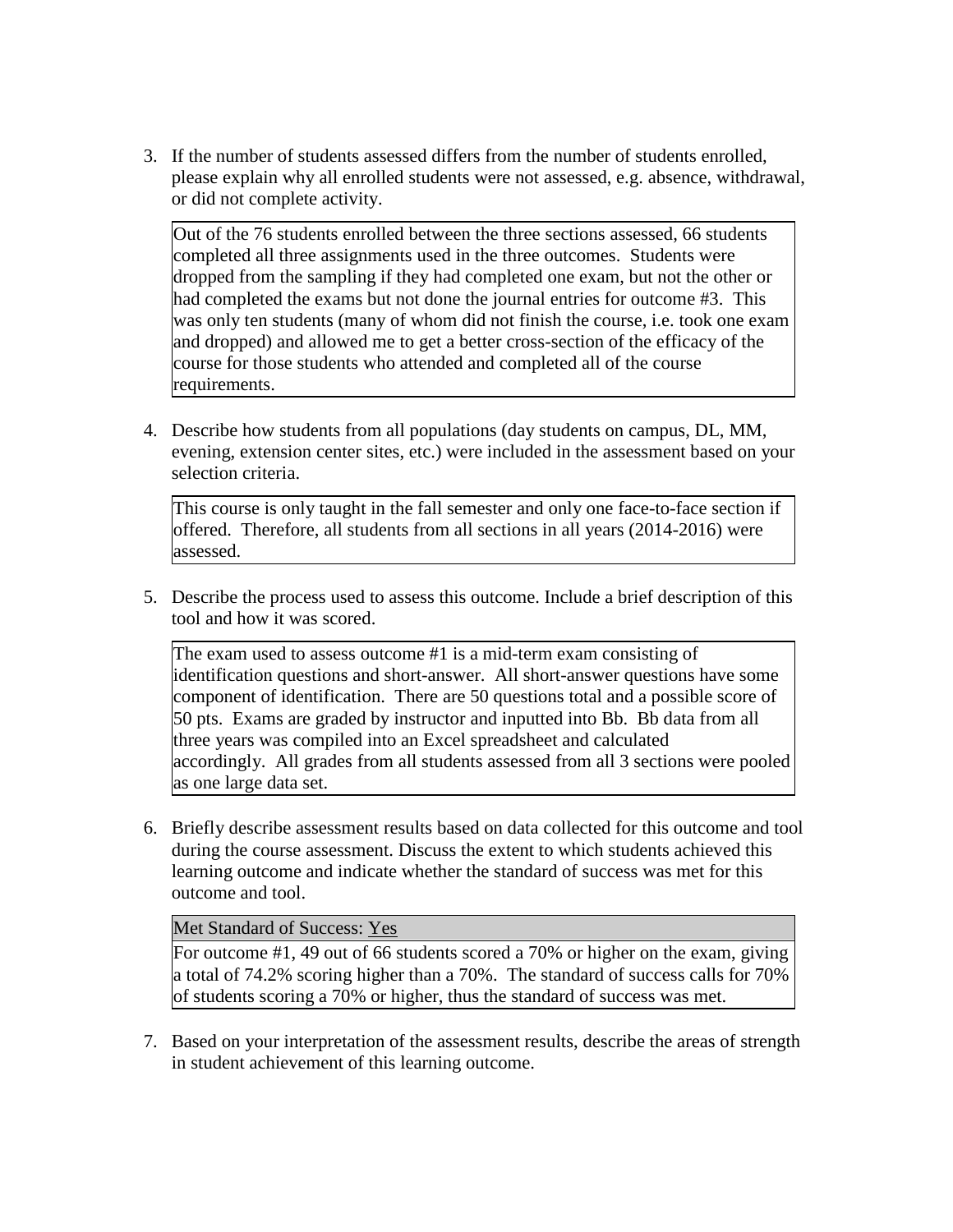Outcome #1 is all about being able to identify different species of fungi, plants, and animals commonly encountered in Michigan habitats. Each class has a topic of focus (i.e. birds or wildflowers) and learning the identification of numerous species within that topic is a significant part of this course and field biology as a discipline. Likewise, the required field guides students are asked to purchase mostly relate to idenfication. Students overall do well in this part of the course and the fact that they met the standard of success is a good indicator that this part of the curriculum is acceptable and at an appropriate level.

8. Based on your analysis of student performance, discuss the areas in which student achievement of this learning outcome could be improved. If student met standard of success, you may wish to identify your plans for continuous improvement.

Even though the standard of success was met, the midterm exam has essay questions that have a component of identification, but also portions relating to ecology and ecosystem dynamics. Therefore, some part of their exam score relates to information not directly related to identification. In the future, I want to separate out on Bb the part of the exam that deals with identification directly so that I can more accurately assess this outcome.

Outcome 2: Discuss the biodiversity, ecology, and importance of terrestrial and aquatic ecosystems commonly found in Michigan.

- Assessment Plan
	- o Assessment Tool: Essay questions on final exam.
	- o Assessment Date: Fall 2017
	- o Course section(s)/other population: All
	- o Number students to be assessed: All students
	- o How the assessment will be scored: Departmentally developed rubric
	- o Standard of success to be used for this assessment: 70% of students will score a 70% or better on related exam questions.
	- o Who will score and analyze the data: Departmental Faculty
- 1. Indicate the Semester(s) and year(s) assessment data were collected for this report.

| Fall (indicate years below) below) | Winter (indicate years) | SP/SU (indicate years)<br>below) |
|------------------------------------|-------------------------|----------------------------------|
| [2015, 2016, 2014]                 |                         |                                  |

2. Provide assessment sample size data in the table below.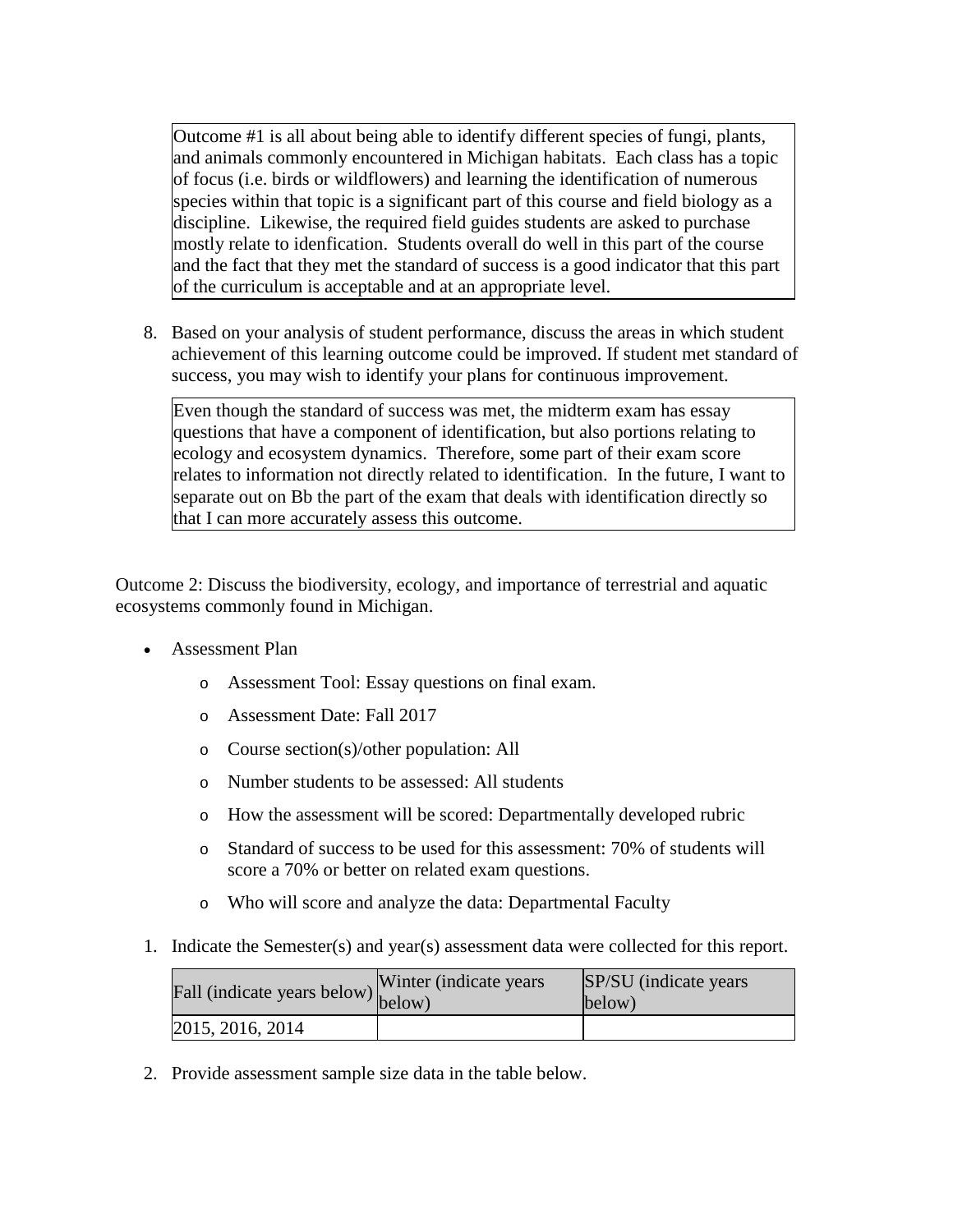| # of students enrolled | # of students assessed |
|------------------------|------------------------|
|                        | ЮĆ                     |

3. If the number of students assessed differs from the number of students enrolled, please explain why all enrolled students were not assessed, e.g. absence, withdrawal, or did not complete activity.

Out of the 76 students enrolled between the three sections assessed, 66 students completed all three assignments used in the three outcomes. Students were dropped from the sampling if they had completed one exam, but not the other or had completed the exams but not done the journal entries for outcome #3. This was only ten students (many of whom did not finish the course, i.e. took one exam and dropped) and allowed me to get a better cross-section of the efficacy of the course for those students who attended and completed all of the course requirements.

4. Describe how students from all populations (day students on campus, DL, MM, evening, extension center sites, etc.) were included in the assessment based on your selection criteria.

This course is only taught in the fall semester and only one face-to-face section if offered. Therefore, all students from all sections in all years (2014-2016) were assessed.

5. Describe the process used to assess this outcome. Include a brief description of this tool and how it was scored.

The exam used to assess outcome #2 is a final exam consisting of identification questions and short-answer. All short-answer questions directly relate to biodiversity and ecology of either a terrestrial or an aquatic ecosystem. There are 50 questions total and a possible score of 50 pts. Unfortunately, 25 out of the 50 pts. on this exam relate to identification and do not directly relate to the outcome language. This will be addressed in the section regarding areas of improvement. Short-answer questions are generally 3-5 pts. each and are graded by a simple rubric. Exams are graded by instructor and inputted into Bb. Bb data from all three years was compiled into an Excel spreadsheet and calculated accordingly. All grades from all students assessed from all 3 sections were pooled as one large data set.

6. Briefly describe assessment results based on data collected for this outcome and tool during the course assessment. Discuss the extent to which students achieved this learning outcome and indicate whether the standard of success was met for this outcome and tool.

Met Standard of Success: Yes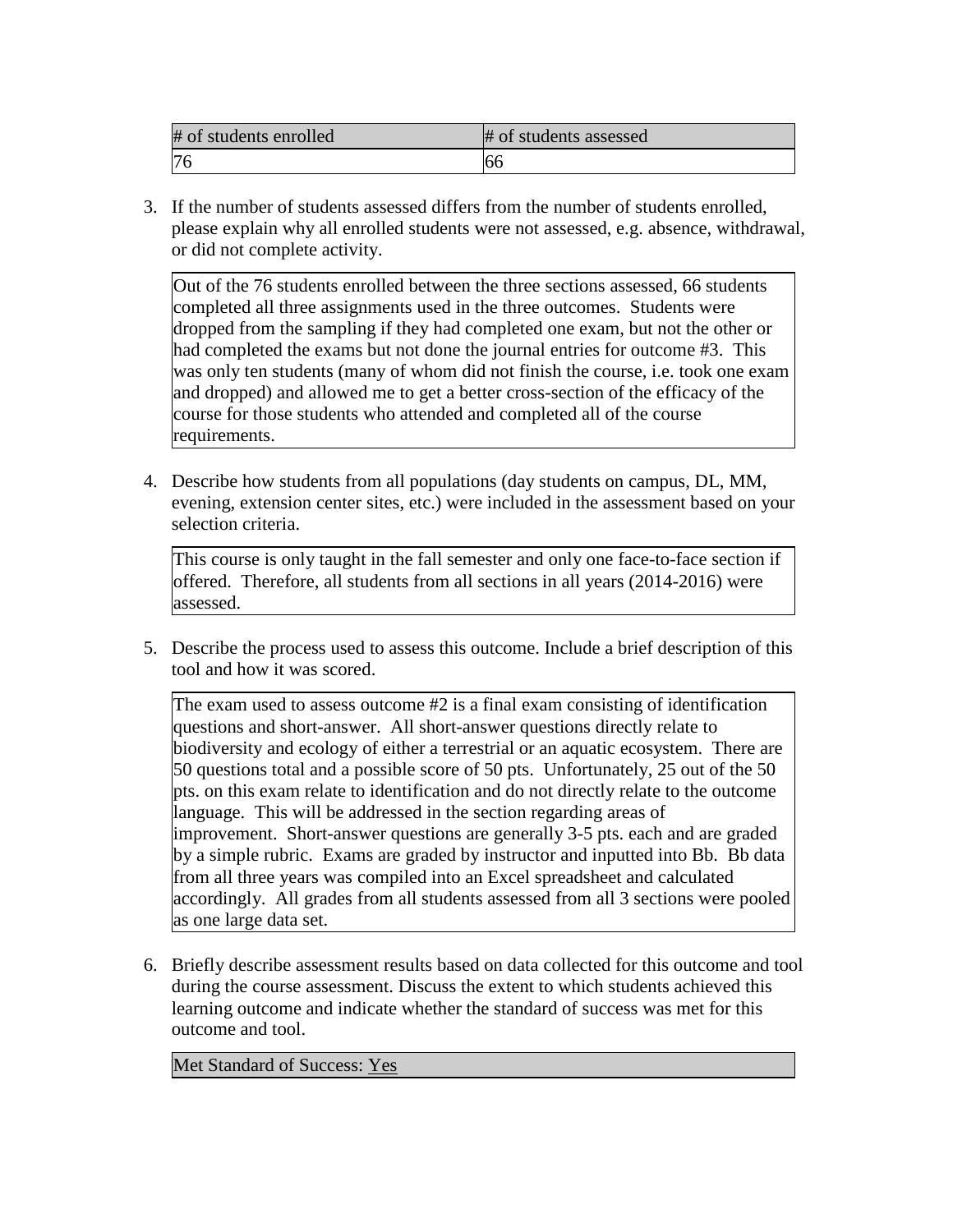For outcome #2, 50 out of 66 students scored a 70% or higher on the exam, giving a total of 75.8% scoring higher than a 70%. The standard of success calls for 70% of students scoring a 70% or higher, thus the standard of success was met.

7. Based on your interpretation of the assessment results, describe the areas of strength in student achievement of this learning outcome.

Overall students do very well on this part of the course. Concepts in biodiversity, ecology, and the significance of these ecosystems in a larger picture are emphasized in each class regardless of topic. Students take notes throughout the class, are given readings, and are asked to apply this information to their individual study sites that relate to their journal entries (outcome #3). The shortanswer questions on the final exam relate directly to these topics and cover a broad range of scenarios, ecosystems, species, etc. The fact that students met the standard of success is a good indicator that this part of the curriculum is acceptable and at an appropriate level.

8. Based on your analysis of student performance, discuss the areas in which student achievement of this learning outcome could be improved. If student met standard of success, you may wish to identify your plans for continuous improvement.

Even though the standard of success was met, the final exam has identification questions (outcome #1) in addition to questions relating to ecology and ecosystem dynamics. Therefore, some part of their exam score relates to information not directly related to biodiversity and ecology. In the future, I want to separate out on Bb these two parts of the exam so that I can more accurately assess this outcome.

Outcome 3: Compare and contrast the seasonal changes (both biotic and abiotic) of a specified natural area of study throughout the course of the semester.

- Assessment Plan
	- o Assessment Tool: Journal entries
	- o Assessment Date: Fall 2017
	- o Course section(s)/other population: All
	- o Number students to be assessed: All students
	- o How the assessment will be scored: Departmentally developed rubric
	- o Standard of success to be used for this assessment: 70% of students will score a 70% or higher on their final field journal grade.
	- o Who will score and analyze the data: Departmental faculty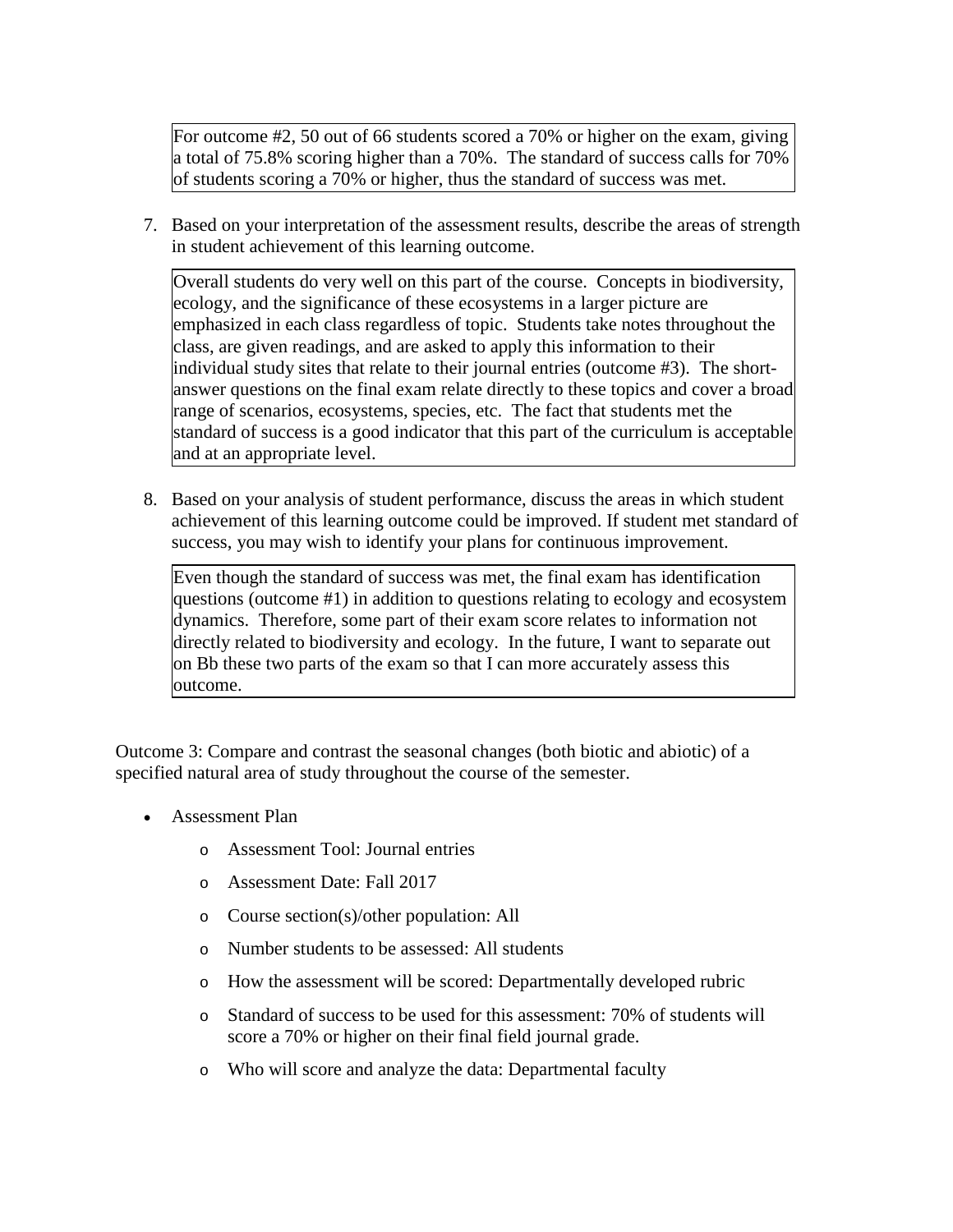1. Indicate the Semester(s) and year(s) assessment data were collected for this report.

| rall (indicate years below) below) | Winter (indicate years) | SP/SU (indicate years)<br>below) |
|------------------------------------|-------------------------|----------------------------------|
| 2015, 2016, 2014                   |                         |                                  |

2. Provide assessment sample size data in the table below.

| # of students enrolled | # of students assessed |
|------------------------|------------------------|
| 76                     |                        |

3. If the number of students assessed differs from the number of students enrolled, please explain why all enrolled students were not assessed, e.g. absence, withdrawal, or did not complete activity.

Out of the 76 students enrolled between the three sections assessed, 66 students completed all three assignments used in the three outcomes. Students were dropped from the sampling if they had completed one exam, but not the other or had completed the exams but not done the journal entries for outcome #3. This was only ten students (many of whom did not finish the course, i.e. took one exam and dropped) and allowed me to get a better cross-section of the efficacy of the course for those students who attended and completed all of the course requirements.

4. Describe how students from all populations (day students on campus, DL, MM, evening, extension center sites, etc.) were included in the assessment based on your selection criteria.

This course is only taught in the fall semester and only one face-to-face section if offered. Therefore, all students from all sections in all years (2014-2016) were assessed.

5. Describe the process used to assess this outcome. Include a brief description of this tool and how it was scored.

Field journals are used to assess outcome #3. Students are required to visit a selected location each week throughout the semester and record data relating to species identification, seasonal habitat change, ecosystem dynamics, and natural history observations. Each entry requires abiotic seasonal data (date, time, temp., precipitation, overall conditions), as well as those biotic factors previously mentioned. Illustrations and/or pictures are required for each journal entry as well. Each entry is worth 10 pts and is graded by a simple rubric based on minimum requirements of abiotic and biotic data, as well as quality of entry information. A total of 12 entries are required, thus 120 pts. total.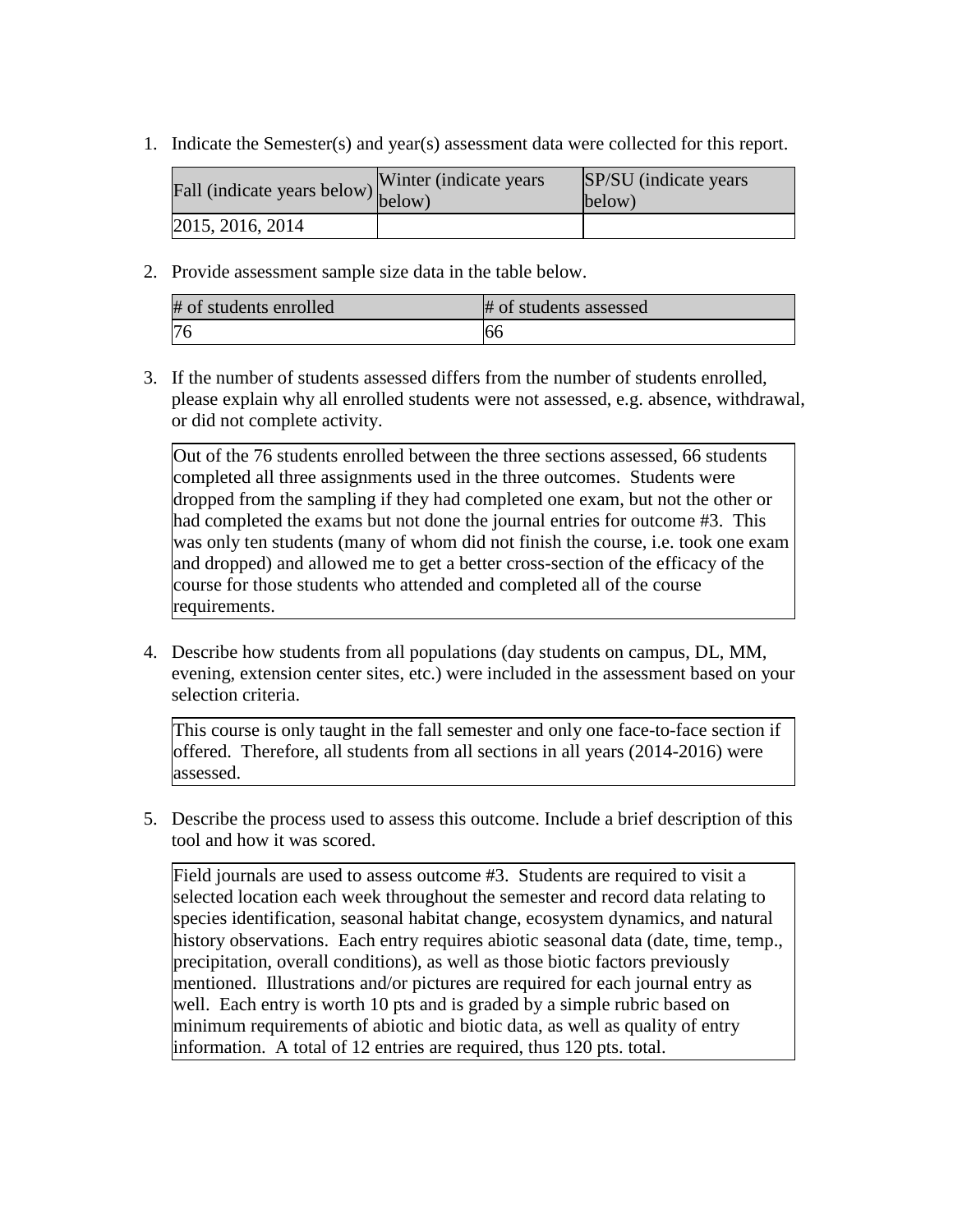6. Briefly describe assessment results based on data collected for this outcome and tool during the course assessment. Discuss the extent to which students achieved this learning outcome and indicate whether the standard of success was met for this outcome and tool.

Met Standard of Success: Yes

For outcome #3, 60 out of 66 students scored a 70% or higher on their total journal entry points, giving a total of 90.9% scoring higher than a 70%. The standard of success calls for 70% of students scoring a 70% or higher, thus the standard of success was met.

7. Based on your interpretation of the assessment results, describe the areas of strength in student achievement of this learning outcome.

This is undoubtedly the strongest part of the course. Students thoroughly enjoy this assignment and invest a significant amount of time and energy into their journal entries. These entries are complicated and have strict guidelines to receive full credit. Often, I get more than enough material with each entry and students continue with their journals after the course has transpired. Given the high outcome success (90.9%), I feel that this a good indicator that this part of the curriculum is acceptable and at an appropriate level.

8. Based on your analysis of student performance, discuss the areas in which student achievement of this learning outcome could be improved. If student met standard of success, you may wish to identify your plans for continuous improvement.

Even though this part of the course is strong, I can make the rubric more defined/clear and offer students samples of entries that are acceptable. At this point, outcome #1 and outcome #2 require more attention and improvement.

## **II. Course Summary and Action Plans Based on Assessment Results**

1. Describe your overall impression of how this course is meeting the needs of students. Did the assessment process bring to light anything about student achievement of learning outcomes that surprised you?

Overall the needs of BIO107 students are being met. Three major areas (outcomes) of content are required: identification, biodiversity  $\&$  ecology, and individual observations on seasonal change via field journals. All three met their standard of success. However, outcomes #1 and #2 can be more accurately assessed if the exam portions relating to each outcome topic are separated out on Bb. In the future, I can further make the assessment more accurate by not dropping those students who did not complete all the necessary assignments for all three outcomes, but independently assess different number cohorts for each outcome. Also, even though the standard of 70% was met, outcomes #1 and #2